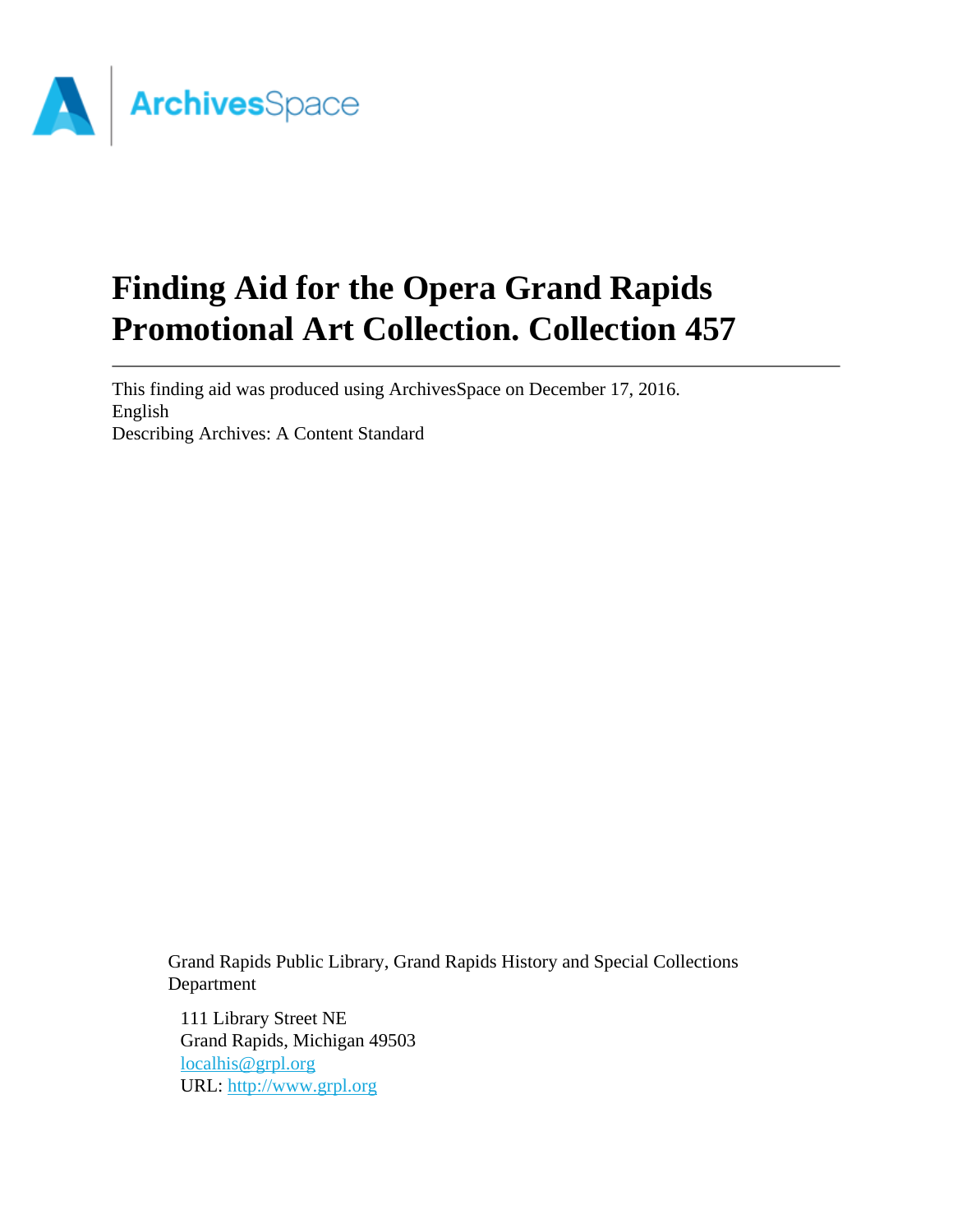## <span id="page-1-0"></span>**Table of Contents**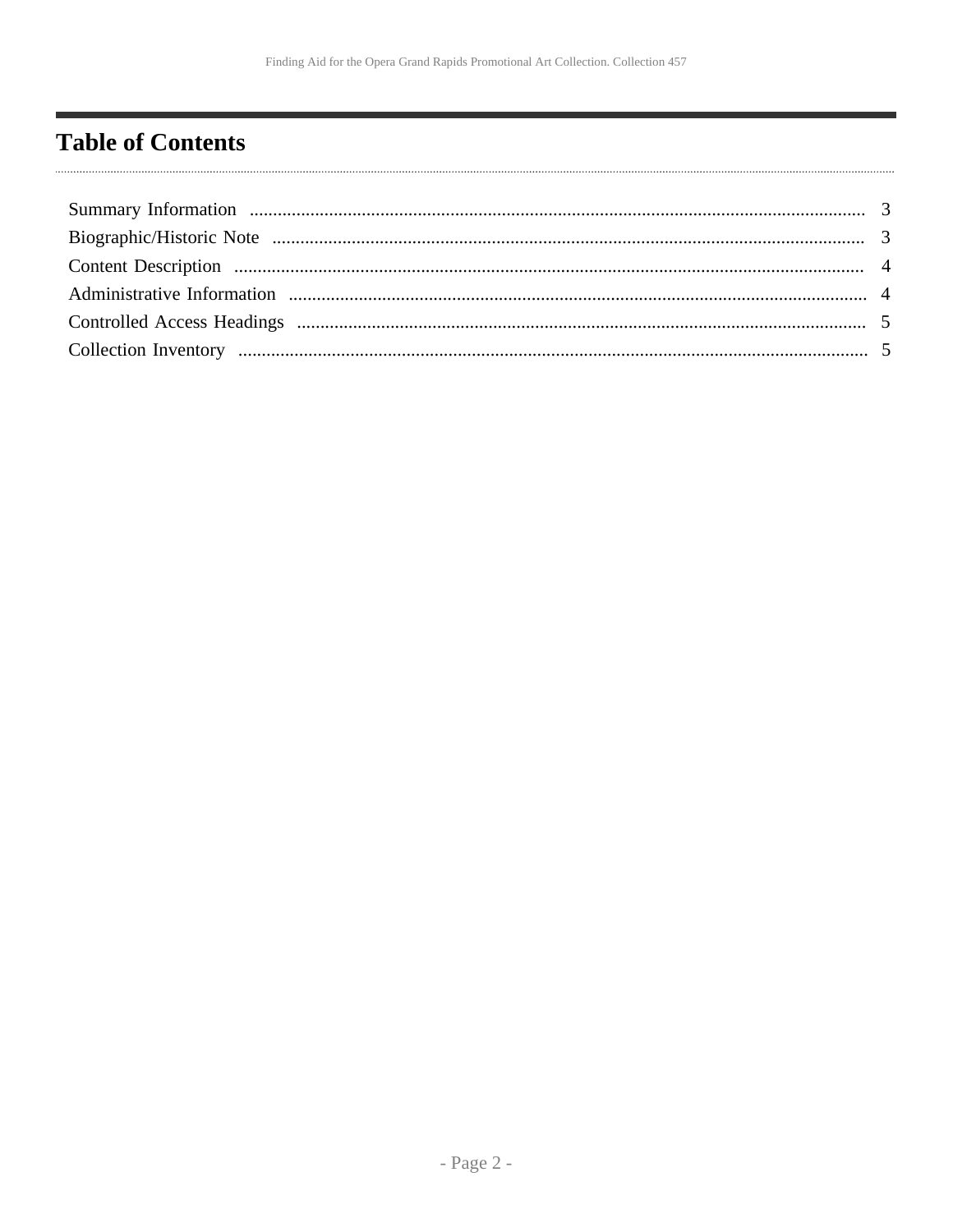### <span id="page-2-0"></span>**Summary Information**

| <b>Repository:</b>           | Grand Rapids Public Library, Grand Rapids History and Special<br><b>Collections Department</b>                                                                                                                                                                                                                                                                                                                                                                                                                                                                                                                                 |  |
|------------------------------|--------------------------------------------------------------------------------------------------------------------------------------------------------------------------------------------------------------------------------------------------------------------------------------------------------------------------------------------------------------------------------------------------------------------------------------------------------------------------------------------------------------------------------------------------------------------------------------------------------------------------------|--|
| Creator - dnr:               | Stien, Richard                                                                                                                                                                                                                                                                                                                                                                                                                                                                                                                                                                                                                 |  |
| <b>Title:</b>                | Opera Grand Rapids art materials                                                                                                                                                                                                                                                                                                                                                                                                                                                                                                                                                                                               |  |
| ID:                          | Collection 457                                                                                                                                                                                                                                                                                                                                                                                                                                                                                                                                                                                                                 |  |
| Date [inclusive]:            | 1991-2013                                                                                                                                                                                                                                                                                                                                                                                                                                                                                                                                                                                                                      |  |
| <b>Physical Description:</b> | 2 Linear Feet 2 boxes                                                                                                                                                                                                                                                                                                                                                                                                                                                                                                                                                                                                          |  |
| <b>Physical Description:</b> | Excellent                                                                                                                                                                                                                                                                                                                                                                                                                                                                                                                                                                                                                      |  |
| Abstract:                    | Grand Rapids, Mich. artist Richard Stien has created unique and<br>original art as a thank you for the Friends of the Opera Grand Rapids<br>opera company for over two decades. This collection consists of water<br>color, ink, and color pencil illustrations as well as reproductions of<br>finalized materials related to performances and events. Some of the art<br>pieces show the process through which the artist progressed, from early<br>sketches through to the finished printed and designed advertisment.<br>Also included is a self published book of landscape paintings, painted<br>by Stien from 1969-2010. |  |

**^** [Return to Table of Contents](#page-1-0)

## <span id="page-2-1"></span>**Biographic/Historic Note**

The Opera Grand Rapids opera company has performed classic opera to the audiences of Grand Rapids, Mich since 1966. After World War II, there were very few opportunities to experience classic opera in Western Michigan but by the mid-1950s the St. Cecelia Music Society began staging small productions. The Opera Association Committee was formed at St. Cecelia to continue selecting, producing, and staging operas. The Opera Grand Rapids company formed in 1966 from the dedicated members of the Opera Association Committe. The Opera Grand Rapids company staged their first show, The Marriage of Figaro, in 1967.

Richard Stien, the artist responsible for these posters, was born in Chicago and grew up and currently resides in Grand Rapids, Mich. He received his BFA in Art Education and his MFA in Painting and Drawing from Michigan State University. He has also studied at New York University/Venice and the University of the State of Mexico. He currently is a professor of art at Grand Rapids Community College.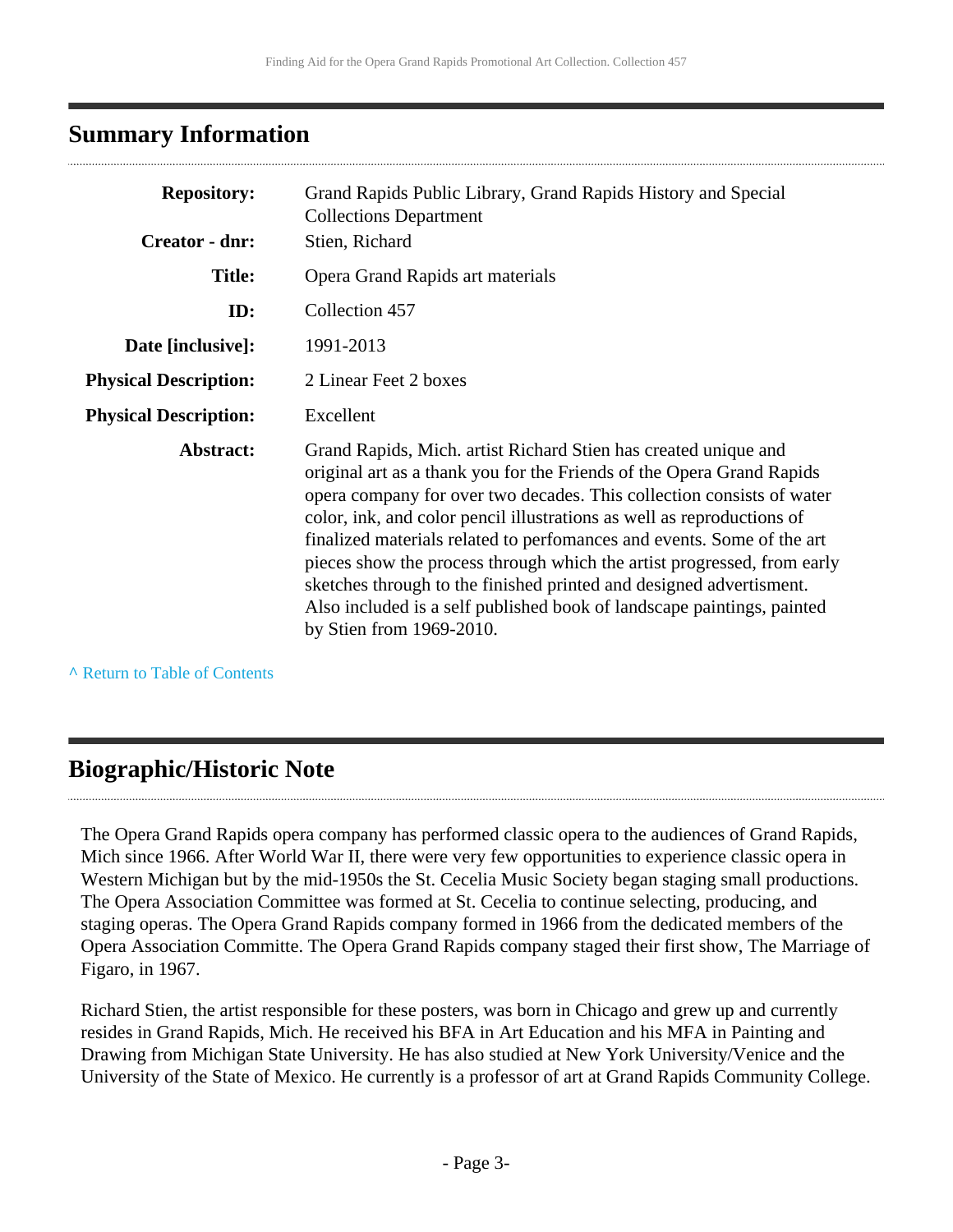#### **^** [Return to Table of Contents](#page-1-0)

## <span id="page-3-0"></span>**Content Description**

42 water color and color pencil drawings 1991-2012. Both original drawings and sketches and reproductions for promotional materials for Opera Grand Rapids are represented. Also included is a self published book of landscape paintings, painted by the artist from 1969-2010.

**^** [Return to Table of Contents](#page-1-0)

### **Scope and Contents**

42 original drawings for promotional posters for the Opera Grand Rapids company. The purporse of the collection was to provide thank you materials to the Friends of the Opera but the collection also includes posters for fundraisers and membership drives. Also included is a self published book of landscape paintings, painted by the artist from 1969-2010. All promotional material is organized by year and each folder contains minor background information hand writen by artist Richard Stien.

**^** [Return to Table of Contents](#page-1-0)

### <span id="page-3-1"></span>**Administrative Information**

#### **Publication Statement**

Grand Rapids Public Library, Grand Rapids History and Special Collections Department

111 Library Street NE Grand Rapids, Michigan 49503 [localhis@grpl.org](mailto:localhis@grpl.org) URL:<http://www.grpl.org>

#### **Immediate Source of Acquisition**

Gift of Richard Stien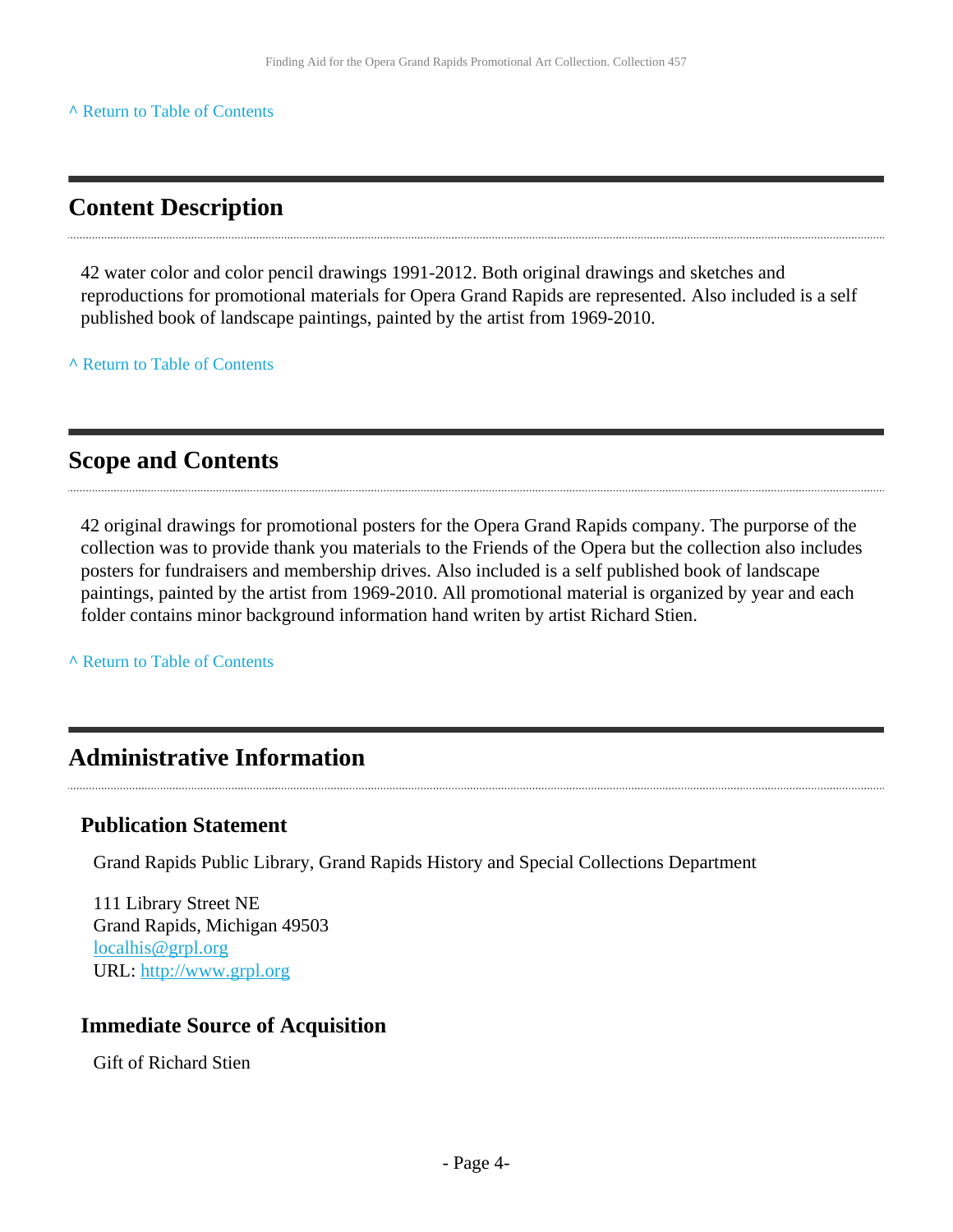#### **^** [Return to Table of Contents](#page-1-0)

## <span id="page-4-0"></span>**Controlled Access Headings**

- Artists -- Michigan -- Grand Rapids
- Arts -- Michigan -- Grand Rapids
- Opera companies -- Michigan -- Grand Rapids

## <span id="page-4-1"></span>**Collection Inventory**

 $\cdots$ 

| <b>Title/Description</b>           | <b>Instances</b> |                     |  |
|------------------------------------|------------------|---------------------|--|
| Don Pasquale, 1991, 1991           | Box 1            | Folder 1            |  |
| Date [inclusive]: 1991             |                  |                     |  |
| La Boheme, 1992, 1992              | Box 1            | Folder <sub>2</sub> |  |
| Date [inclusive]: 1992             |                  |                     |  |
| 25 Years, 1993, 1993               | Box 1            | Folder <sub>3</sub> |  |
| Date [inclusive]: 1993             |                  |                     |  |
| Madama Butterfly, 1993, 1993       | Box 1            | Folder 4            |  |
| Date [inclusive]: 1993             |                  |                     |  |
| Barber of Seville, 1994, 1994      | Box 1            | Folder 5            |  |
| Date [inclusive]: 1994             |                  |                     |  |
| Cavalleria Rusticana, 1994, 1994   | Box 1            | Folder 6            |  |
| Date [inclusive]: 1994             |                  |                     |  |
| The Marriage of Figaro, 1995, 1995 | Box 1            | Folder <sub>7</sub> |  |
| Date [inclusive]: 1995             |                  |                     |  |
| The Magic Flute, 1995, 1995        | Box 1            | Folder <sub>8</sub> |  |
| Date [inclusive]: 1995             |                  |                     |  |
| Lucia di Lammermoor, 1996, 1996    | Box 1            | Folder 9            |  |
| Date [inclusive]: 1996             |                  |                     |  |
| Rigoletto, 1996, 1996              | Box 1            | Folder 10           |  |
| Date [inclusive]: 1996             |                  |                     |  |
| Faust, 1998, 1998                  | Box 1            | Folder 11           |  |